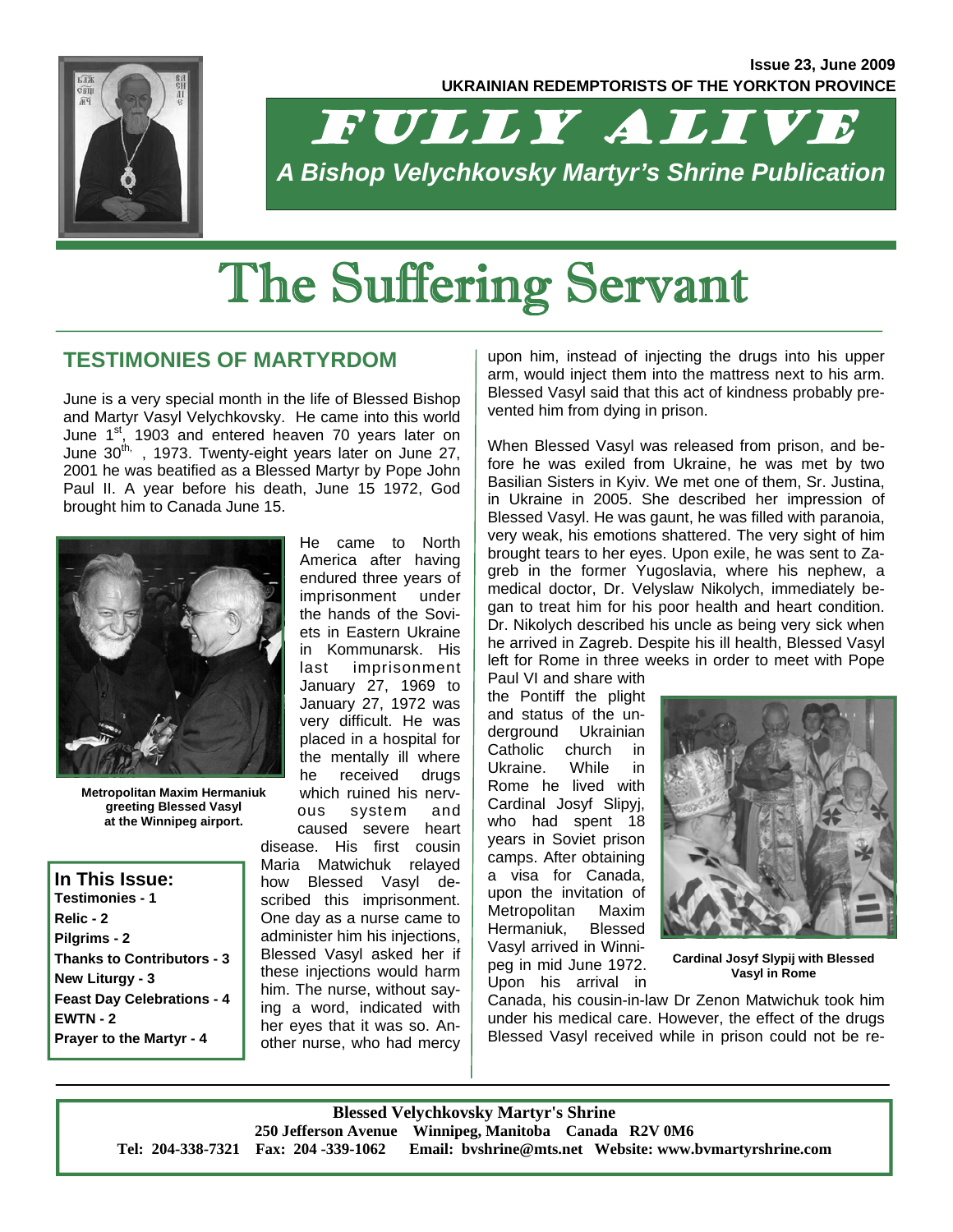versed. After a year in Canada, with his health deteriorating, he fell asleep in the Lord on the last day in June in 1973.

God brought him to North America, so that he could become for all of us a great witness of Jesus Christ and a great witness for the Catholic Church. It was for his faithfulness to the Catholic Church that he was persecuted and arrested. His love of Jesus and His Mother, the Blessed Virgin Mary, were the foundation of his life. For them his life was crowned with martyrdom. Seeing this great martyr, may we be inspired to be faithful to our Christian Catholic faith.

## **AN EXTRAORDINARY RELIC**

We received an extraordinary relic several months ago - an iron nail pen that be-

longed to Blessed Vasyl. Shortly after Blessed Vasyl's death, Bishop Volodymyr Sterniuk, who was ordained a bishop by Blessed Vasyl and who succeeded Blessed Vasyl as the head of the underground Ukrainian Catholic Church in Ukraine, gave this pen to Fr. Roman Dubitsky from America. Bishop Sterniuk relayed to Fr. Roman that Blessed Vasyl made this extraordinary pen, while imprisoned in Vorkuta, in northern Russia. This pen is made from a nail or



perhaps it only looks like a nail. It is made of iron and is hol-**Blessed Vasyl's nail-pen**  low inside. The "head" of the nail unscrews so that one could

put a ink refill into it. What makes this relic "authentic" and precious is that Bishop Sterniuk was passing on this relic to the Metropolitan and Archbishop Ambrose of Philadelpia. This shows the importance of this relic.

While in prison in Vorkuta, eye witnesses relayed to us that Blessed Vasyl wrote a history of Ukraine. This manuscript has been lost to our knowledge. But he would have written this manuscript with this pen. Perhaps he used this to write the book on the History of the Miraculous Icon of our Mother of Perpetual Help, which is now translated, published and available in our Shrine Gift Shop.

## **GRACES RECEIVED**

#### *SENT FEBRUARY 10TH 2009*

*I begin with: on August 8,2008, when I had severe pain in my abdomen. I was rushed to the Northeast Clinic when the doctor examined me and found a fibroid in my uterus. He removed it and sent it to a pathologist for examination. 3 weeks later the doctor from the Northeast Emergency Clinic telephoned me and said it was cancer. I then went to my family doctor and he sent me to the specialist (gynaecologist). He immediately scheduled a DNC and then sent me to the cancer clinic. A doctor spoke to me about a complete hysterectomy. My surgery was scheduled for Oct. 17th (Thursday) but on Sunday and on Oct.11, Oct.12, and Oct 13, I attended Divine Liturgy for my intentions. On Oct. 12 after the Divine Liturgy, I stopped by Sister Petronella (Fr. Yaroslaw Dybka's sister) for a bottle of Holy Oil from Bishop Velychkovsky. I blessed myself with the oil and put it on my abdomen everyday until my surgery. I also said the prayer to the Bishop and prayed the rosary.* 

*After my surgery was completed, I came home 2 weeks later Nov. 13, 2008. The doctor from the cancer clinic called to tell me the surgery went well and that all the cancer is gone and that she is done with me.* 



**Bishop Bohdan Dzurakh from Kyiv, Ukraine, together by Metropolitan Lawrence Huculak of Winnipeg and Bishop Michael** 

## **PILGRIMS VISIT THE SHRINE**



**Teachers and staff from St. Joseph the Worker Catholic School in Winnipeg** 



**SERVE 2009 visit the Shrine as part of their program in Winnipeg** 



**St. Nicholas Catechism Group from Winnipeg spends a Saturday at the Shrine**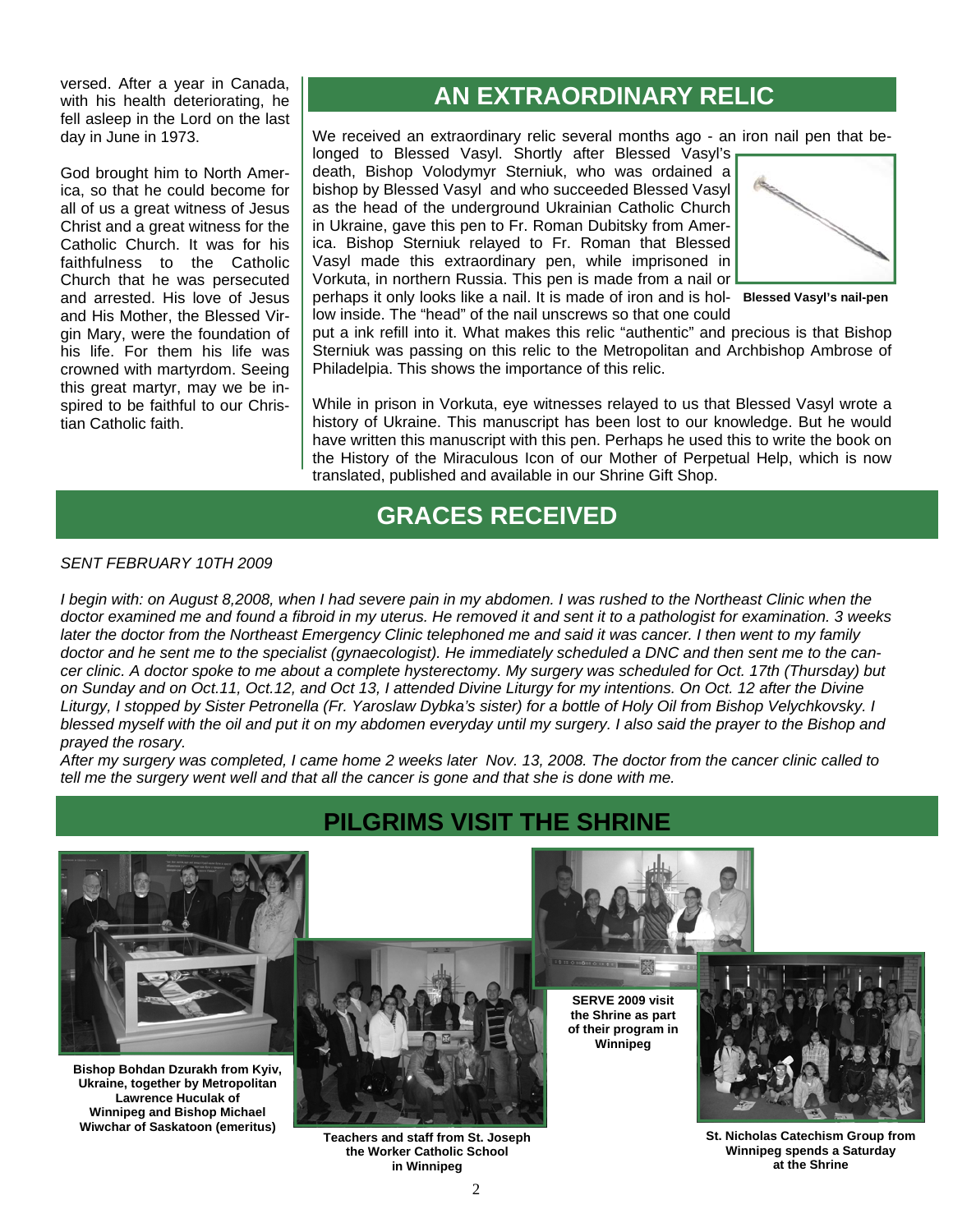## **THANK YOU!!!**

 *Your generous donations make it possible for us to conduct our ministry at the Shrine and to promote the knowledge of Blessed Vasyl throughout the world. Thank you to all the contributors to the Bishop Velychkovsky Martyr's Shrine. We are grateful to those who have named the Shrine as a beneficiary in memory of their loved ones. May Blessed Vasyl bless each one of you.* 

*Contributions listed below are from March 1st 2009 until April 30th 2009.*

#### **+500**

Ukrainian Catholic Church of the Assumption, Perth Amboy, N.J.

#### **+100**

Tom & Julie Abrametz James & Annie Derkach Dr. Peter Gnanapragasam Ben V. & Violet Kluk Geraldine Koban Peter & Minnie Koropatwa Iris Kozarchuk Gerard & Regina Muench North Winnipeg Credit Union Joe & Liz Senderewich Lillian Sianchuk St. Nicholas Ukrainian Catholic Men's Club-Winnipeg Jenny Swydnycky

#### **<100**

Mr. & Mrs. Jerry Arvidson Flora Beaulieu Olivia Borgonia Hazel J. Borodey Emil Boychuk Bohdan & Jayne Buryn Sr. Chrysostom, OSBM Marianne Derkach James Dozorec Maria Fil Bernie & Lucy Gray Mary Jane Kalenchuk Harry & Evelyn Kardynal Mr. & Mrs. Zenon Kohut Anton & Florence Kuchinski Bernard & Marjorie Lapchuk G. Lasko Mr. & Mrs. Dan Lischinski Jean Maksymchuk Anna Medwechuk Rev. Fr. James Miara Jim Nakonechny Dan & Marilyn Nazar Walter & Pauline Prystai **Olga Roulette** Bernice Sciog Jacinthe Shand Frank & Anne Shymko D. Sikora Stan & Luba Sirdar Lena Smaluck Iris Smellie

St. Basil's Ukr. Cath. Women's League-Winnipeg St. Joseph the Worker Catholic School-Winnipeg Walter & Nellie Wowczuk William & Kathleen Zambrick

**In memory of… Petro & Olena Berezny & Larry & Josephine Sakundiak**  William & Genevieve Berezny **Maria Borowec**  Fr. Bohdan Borowec **Mary Patricia Brennan**  Stan & Luba Sirdar **Martin Chanas**  Stan & Luba Sirdar **Don Chipilski**  Peter & Joan Washchyshyn **Fr. Yaroslaw Dybka, C.Ss.R.**  Mary Lazurko **Mae Hunter**  Bonita Hunter-Eastwood **grandson Chris Johanson**  Millie Lefko **John Juypink**  Kolin & Ela Berglund **Gregory Kozakewich**  Dr. Joseph Lozinski **Rev. Stephen Kulak**  William J. Karlicki **Members of the Oshut family**  Ann Zulak **Joseph Novak**  Peter & Glikeria Iwanuck **Fr. Volodymyr Panchyshyn**  Stan & Luba Sirdar **Anne Pasternak**  Rick & Cynthia Bryant **Chris Patson**  Dorothy Labay **Fred Pawliw**  William Bailey Alice Derow Ted & Ella Dusyk Mary Kurulok Maurice & Jean Mcken Sonja Pawliw Hnat & Sophia Pisiak Joe & Valerie Ratushniak **Bishop Andrew Roborecki** 

 Adeline Dudar **Michael Roshko**  Jean Roshko **James Rowan**  Leo & Rose Rowan **Alexandra Saganski**  Henry & Iris Spilchuk **Michael Robert Sidak**  Darlene Sidak **Steve Sherman**  Jennie Sherman **Stoski & Wielgoz families**  Casper & Violet Stoski **Rev. Mother Monica Polianska**  Xenia Deresz **Alex Thachek**  Sonia Thachek **Maria Tycholasz**  M. Tycholasz **Dmytro & Mary Werezak**  Michael & Zenya Werezak

**In honour of…** 

**Kokolski & Gingera children & grandchildren**  Mary Kokolski **The engagement of Adam Kwiecien & Jodie Shore, & Matthew Kwiecien & Katherine Reichardt**  Valerie Sigurdsson **Michael Page**  Darlene Litche-Brown **Macara Slododian & Austin Lavallee**  Ronald & Adel Slobodian **children and grandchildren**  Kay Zawortny

## **NEW**

**Liturgies at the Shrine** 

Since Easter, every Wednesday morning at 8:00 a.m., the Divine Liturgy is celebrated in the Shrine on the holy relics of Blessed Vasyl Velychkovsky. If you desire to have a Liturgy celebrated there, please inform the Shrine Office (204) 338-7321 or e-mail